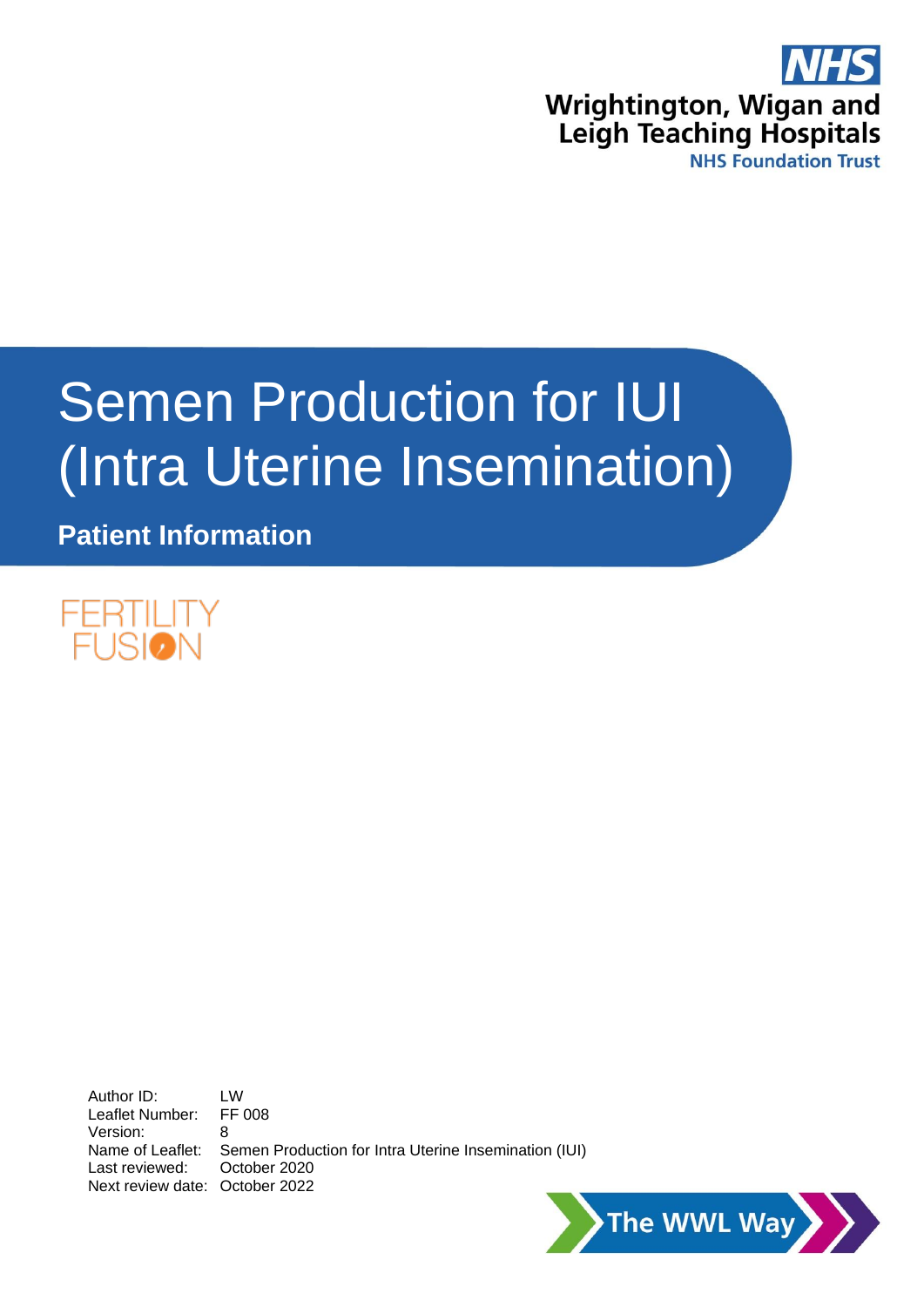## **Important information prior to the day of your treatment**

To reduce any risk associated with Covid-19, we are currently encouraging all sample production to take place in your own home, provided that you can deliver your sample to us within one hour of you producing it.

If you are producing your sample at home, you will need one of our special IUI pots which we will provide for you. Please check that it is labelled correctly with your details and your partner's details. You must only use the pot we give you for your IUI.

#### **Prior to collection**

Your semen sample should be produced in time for your appointment at: The Fertility Centre at Wrightington Hospital (Fertility Fusion), Hall Lane, Appley Bridge, Wigan WN6 9EP

You should not have intercourse or any ejaculations for at least 48 hours prior to producing your sample for treatment. You should not abstain from intercourse or ejaculations for more than 7 days.

On the day of your appointment, do not use antiseptic or alcohol gel hand-wash prior to producing your sample as these products are toxic to sperm.

### **Collection of the sample**

First wash your hands and genitals with soap and water, rinse and then dry thoroughly. Collect the sample by masturbation directly into the container.

Collect the entire ejaculate.

Screw the lid back onto the pot, ensuring it is not cross threaded (which will cause it to leak). Please note that a leaked sample will severely jeopardise the preparation of your sample.

Place your sample into the sealable bag then put them into the dignity bag.

# **Bringing your sample from home**

Follow the instructions above for collection of the sample in time for your appointment. You should transport it to the unit as soon as possible after you have produced it. To keep your sample warm you can put it in an inside pocket.

On reaching Fertility Fusion you will be taken to a quiet area by a member of the Andrology staff and you will be asked to verify and sign that all the details relating to your sample and IUI treatment records are correct. You will also be asked what time you produced your sample, how long you have abstained, whether your entire sample went into the pot and you will be asked to sign that it is your sample in the pot.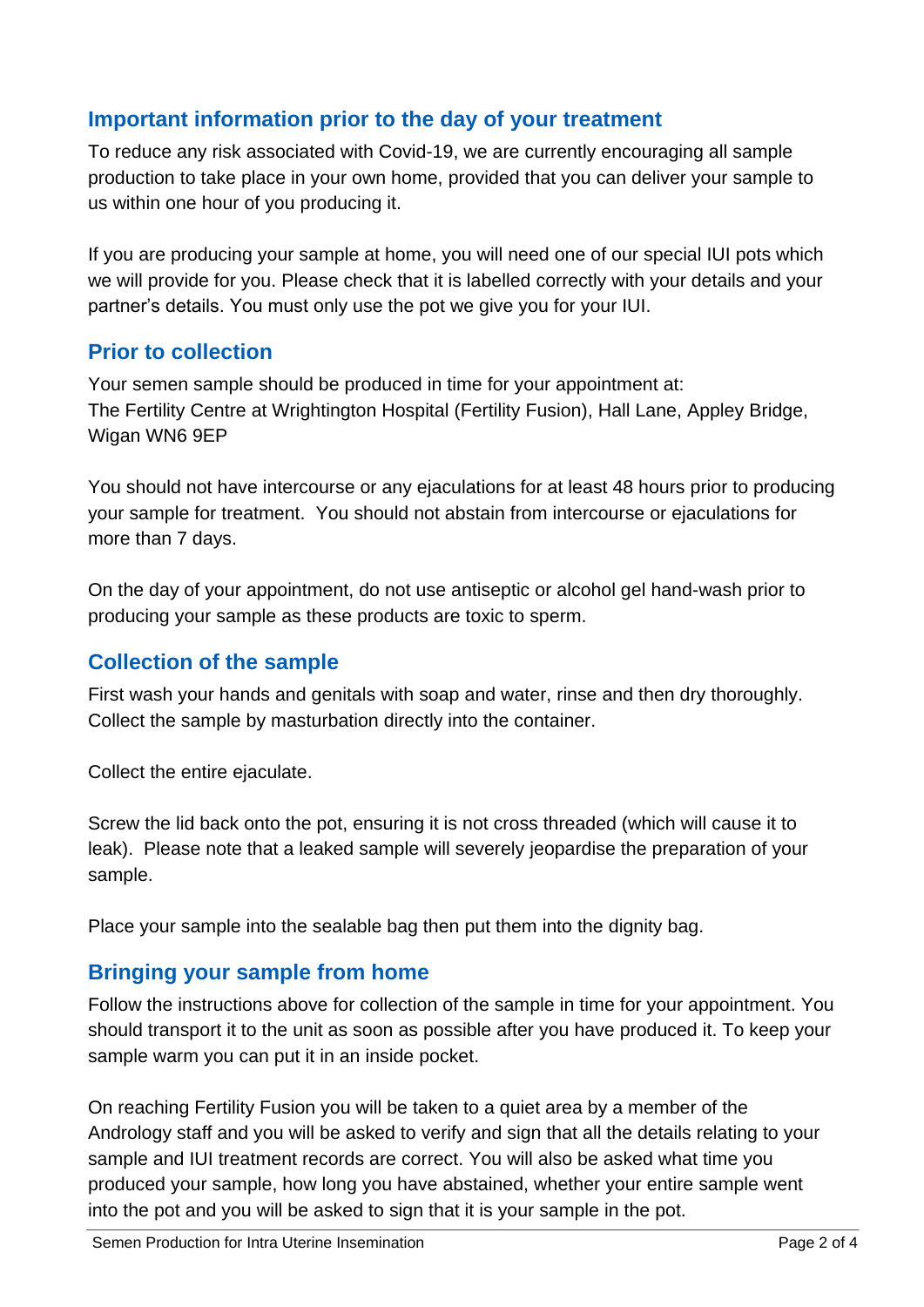You will also be given a return time for your partner to be inseminated; this is usually around 2 hours after your sample has been received.

## **Producing your sample at Fertility Fusion**

For men who are unable to produce their sample at home and have arranged to produce their sample at Fertility Fusion.

When you arrive at the centre for your appointment you will be given a special, labelled pot to collect your sample, you will also be given a sealable plastic bag and a dignity bag. You will be asked to verify that all the details on the pot and the IUI treatment records are correct.

You will be shown to one of the male rooms to produce your sample. You should follow the instructions for collection of the sample.

You will be told how to alert the Andrology staff that you are ready to hand over your sample when you have produced it. You will be asked what time you produced your sample, how long you have abstained, whether your entire sample went into the pot and you will be asked to sign that it is your sample in the pot.

You will also be given a return time for your partner to be inseminated; this is usually around 2 hours after your sample has been received.

#### **Contact information**

For further information contact the nurse specialist, or deputy on 01257 256251. The Chief Biomedical Scientist can be contacted on 01942 264226.